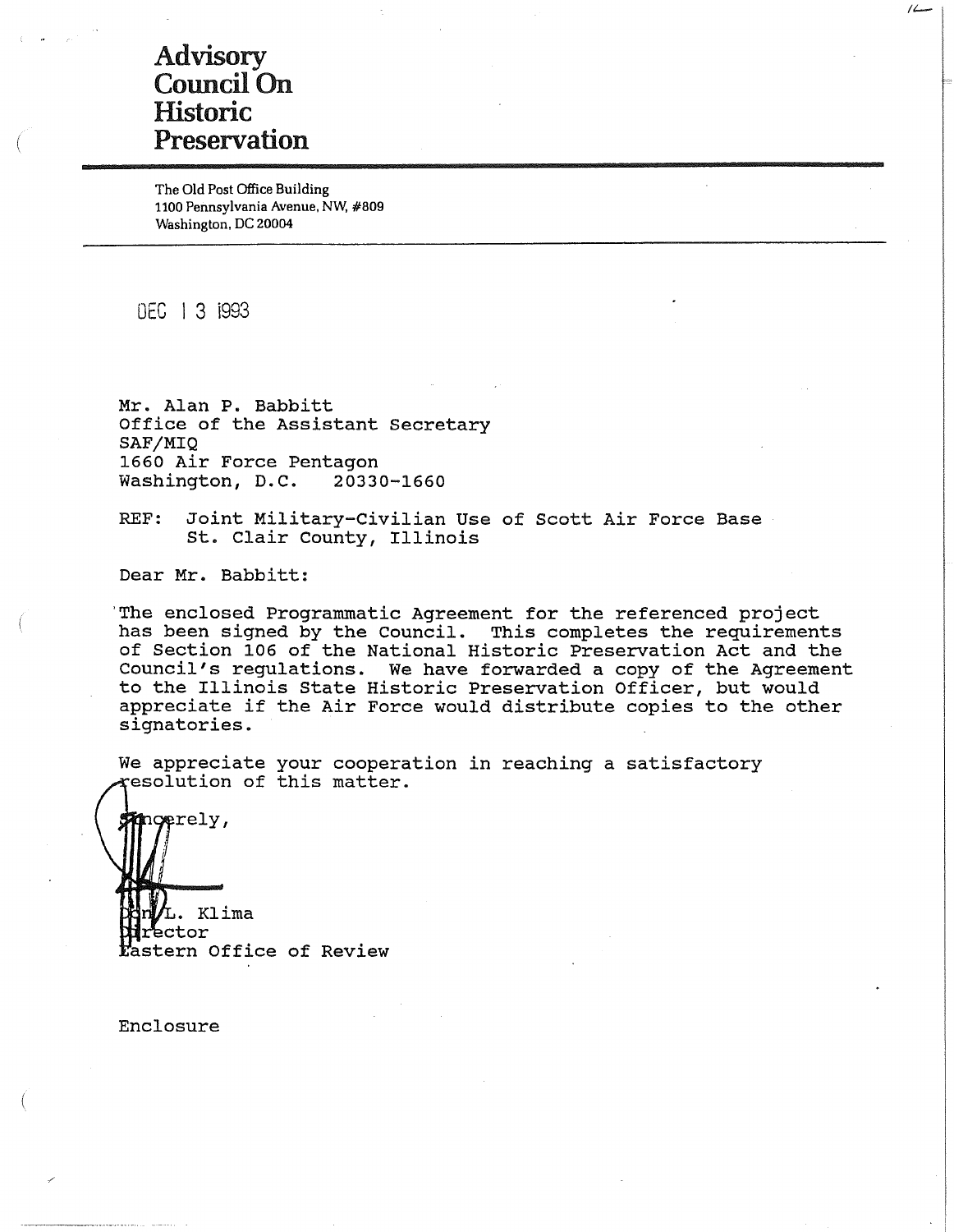PROGRAMMATIC AGREEMENT AMONG THE UNITED STATES AIR FORCE, THE FEDERAL AVIATION ADMINISTRATION, THE ILLINOIS STATE HISTORIC PRESERVATION AGENCY, AND THE ADVISORY COUNCIL ON HISTORIC PRESERVATION FOR THE JOINT MILITARY-CIVILIAN USE OF SCOTT AIR FORCE BASE, ST. CLAIR COUNTY, ILLINOIS

l, •

WHEREAS, the U.S. Air Force (USAF) and Federal Aviation Administration (FAA) have approved the request from st. Clair County, Illinois, to use Scott Air Force Base (AFB) as a joint military-civilian facility; and,

WHEREAS, the USAF and FAA have determined that this project  $\triangle$ may have an effect upon properties potentially eligible for the National Register of Historic Places (NRHP) and has consulted with the Advisory Council on Historic Preservation (Council) and the Illinois State Historic Preservation Officer (SHPO) pursuant to Section 800.13 of the regulations (36 CFR Part 800) implementing Section 106 of the National Historic Preservation Act (16 u.s.c. Section 470f); and,

WHEREAS, the St. Clair County Board participated in the consultation and has been invited concur in this Programmatic Agreement;

NOW, 'THEREFORE, the USAF, FAA, the Illinois SHPO, and the Council agree that the project shall be implemented in accordance with the following stipulations to satisfy the USAF's and FAA's Section 106 responsibilities for the project.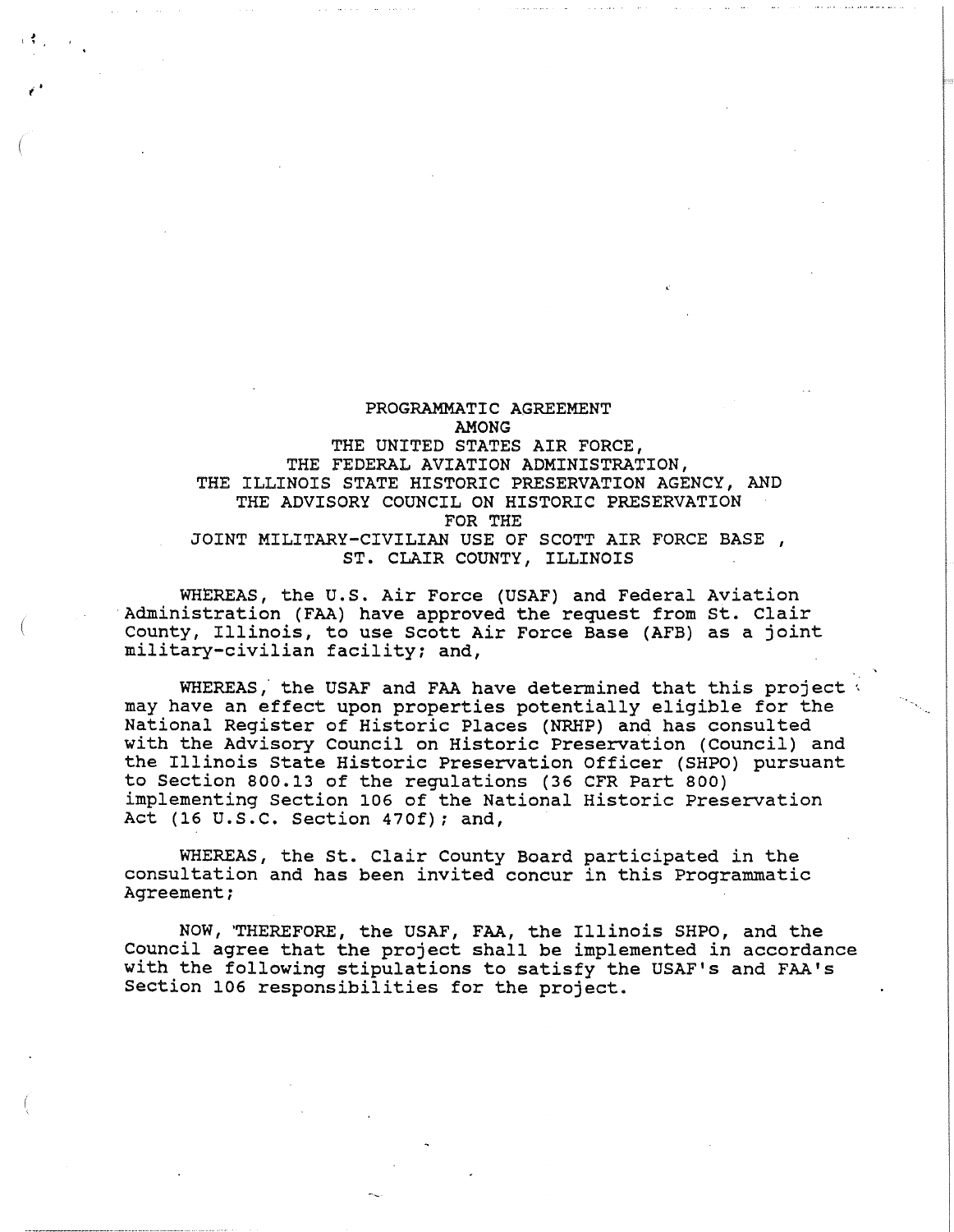### stipulations

FAA, in consultation with the USAF and st. Clair County, will ensure that the following measures are carried out.

#### I. ARCHAEOLOGY

## A. Survey and Evaluation

1. FAA shall ensure that an archaeological reconnaissance survey (Phase I) will be performed in all project areas not previously surveyed. The Phase I survey shall be conducted in consultation with the Illinois SHPO, and a report of the survey shall be submitted to the Illinois SHPO for review and comment. An archaeological intensive survey (Phase II) will be performed at all historic properties within the project area to evaluate their National Register eligibility. Phase II intensive survey methodologies shall be formulated in consultation with the Illinois SHPO. ed rormanated in consultation with the fillmois one: " Illinois SHPO for review and comment. A

2) The Phase I and Phase II surveys will be conducted in a manner consistent with the Secretary of the Interior's Standards and Guidelines for Identification (48 FR 44720- 23) and taking into account the National Park Service publication The Archaeological Survey: Methods and Uses (1978) and the Illinois State Historic Preservation Office's "Guidelines for Archaeological Reconnaissance Surveys/Reports." The Phase I and Phase II surveys will be implemented by FAA and monitored by the Illinois SHPO.

3) In consultation with the Illinois SHPO, FAA shall evaluate properties identified through the Phase II intensive survey against.the National Register Criteria (36 CFR Part **60.4).** 

a) For those properties which FAA and the Illinois SHPO agree are not eligible for inclusion in the National Register, no further archaeological investigations will be required, and the proposed project may proceed in those areas.

b) If the survey results in the identification of properties that FAA and the Illinois SHPO agree are eligible for the National Register, such properties shall be treated in accordance with Part II below.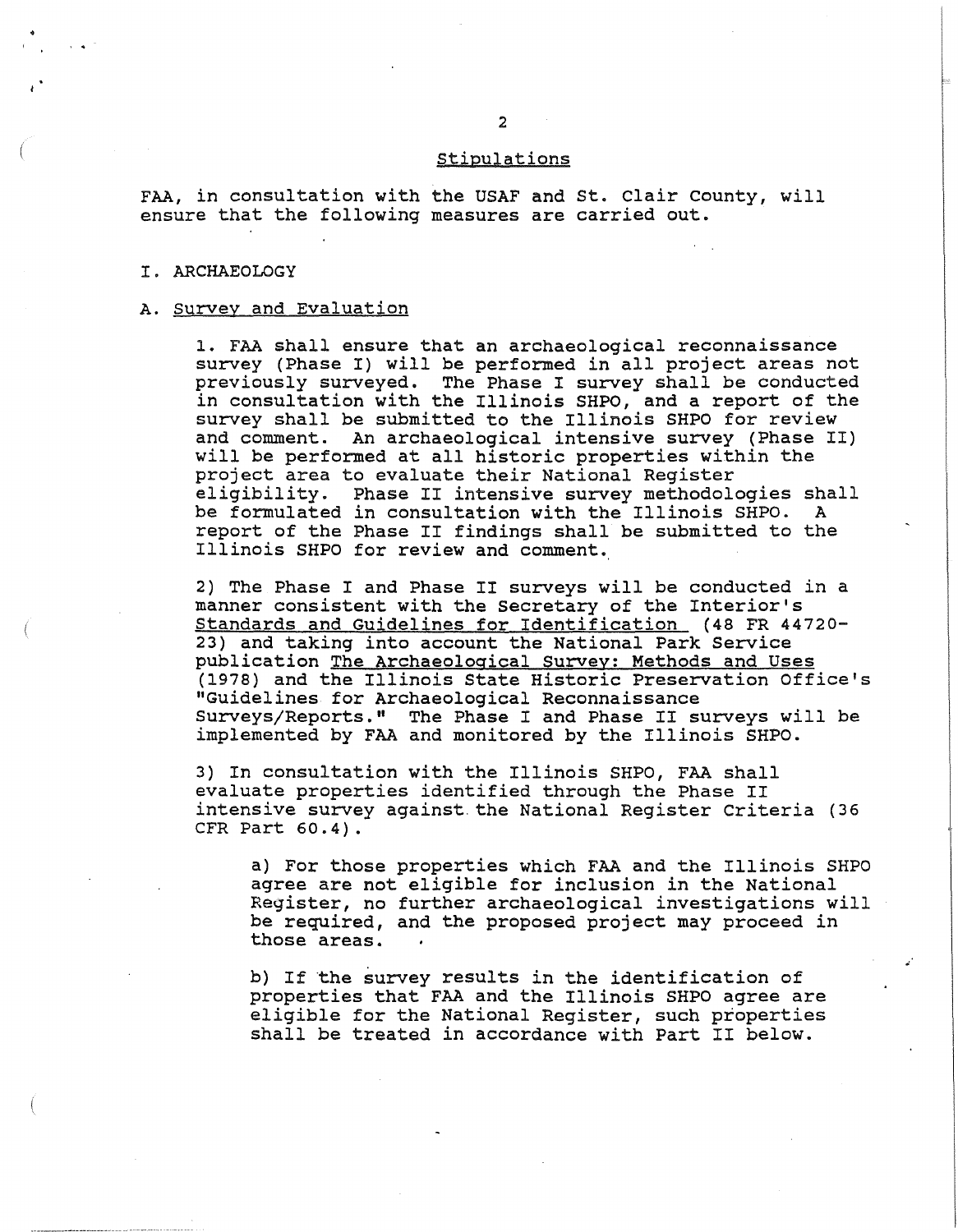### B. Data Recovery {Phase III)

1. Those sites which FAA and the Illinois SHPO agree are eligible for the National Register will be treated in the following manner:

a) The FAA shall ensure that a data recovery plan addressing substantive research questions is developed in consultation with the Illinois SHPO for the recovery of relevant archaeological data. The plan shall be consistent with the Secretary of the Interior's Standards and Guidelines for Archaeological Documentation (48 FR 44734-37) and take into account the Council's publication, Treatment of Archaeological Properties. It shall specify, at a minimum, the following:

o the property, properties, or portions of properties where data recovery is carried out;

o the research questions to be addressed through the data recovery, with an explanation of their relevance and importance;

o the methods to be used, with an explanation of their relevance to the research questions;

o proposed methods of disseminating results of the work to the interest of the public; and

o a proposed schedule for the submission of reports to the Illinois SHPO.

b) The data recovery plan shall be submitted by FAA to the Illinois SHPO for thirty (30) days review and comment. After receipt of the Illinois SHPO's comments, the FAA shall ensure that the data recovery plan is implemented. The Illinois SHPO shall monitor The Illinois SHPO shall monitor this implementation.

2) The USAF shall review and approve all data recovery plans for sites located on Scott AFB prior to their implementation.

3) FAA shall ensure that the data recovery plan is carried out by or under the direct supervision of an archaeologist who meets, at a minimum, the Secretary of the Interior's Professional Qualifications Standards (48 FR 44738-9).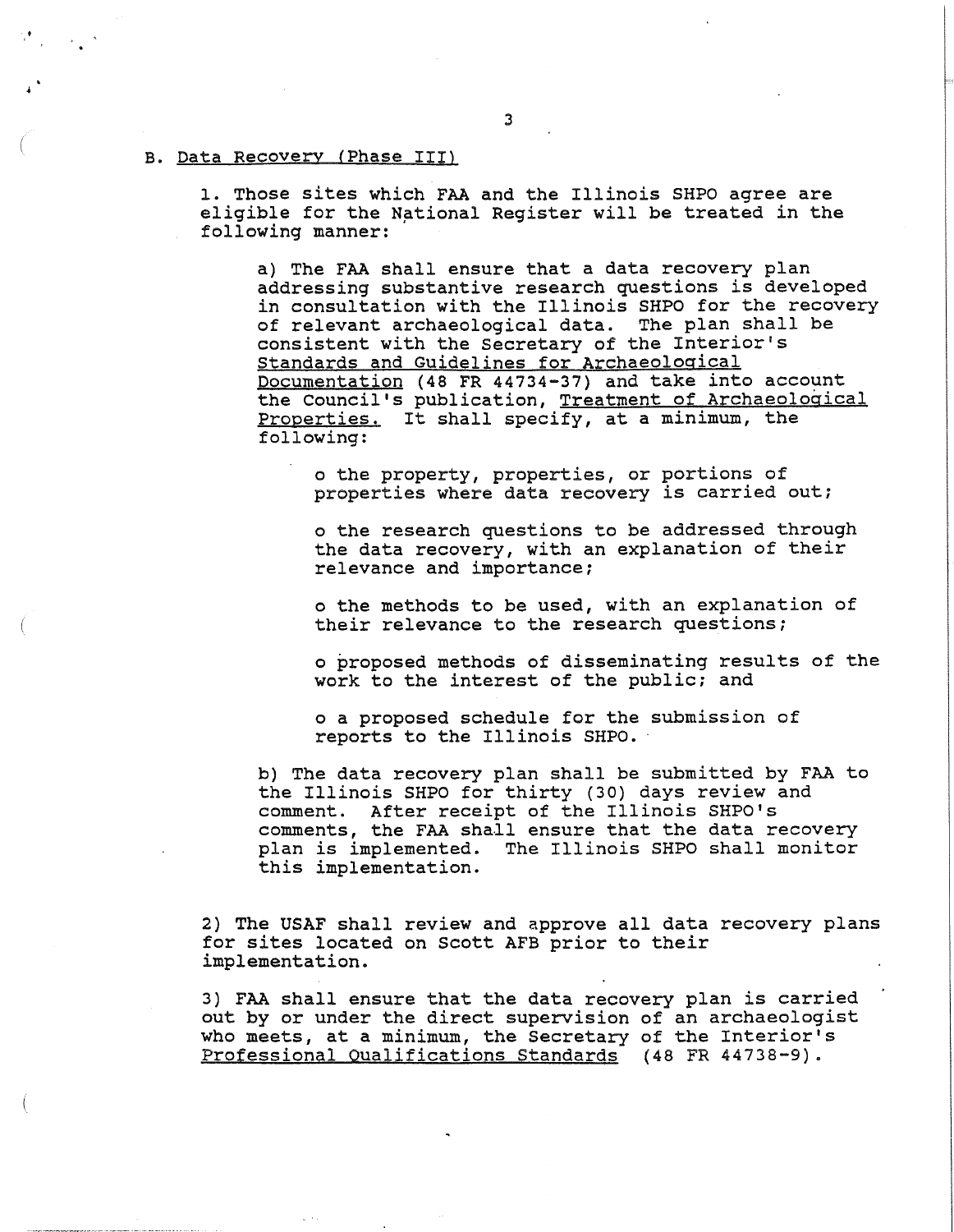4) FAA shall ensure that adequate laboratory time and space are available for analysis of osteological, cultural, and biological materials recovered from the excavations.

5) FAA shall ensure that an adequate program of site security from vandalism during data recovery is developed in consultation with the Illinois SHPO, and then implemented by the FAA.

# c. Curation and Dissemination of Information

1) In consultation with the Illinois SHPO, FAA shall ensure that all materials and records resulting from archaeological survey and data recovery conducted for the Scott AFB Joint Military-civilian Use Project are curated at a repository within the state of Illinois and in accordance with 36 CFR Part 79. If human remains are recovered, the signatories to this Agreement shall consult further to determine the appropriate disposition of the remains.

2) FAA shall ensure that all final archaeological reports resulting from actions pursuant to this agreement are provided in a format acceptable to the Illinois SHPO and the National Park Service for possible peer review and submission to the National Technical Information Service<br>(NTIS). The agency official shall ensure that all such The agency official shall ensure that all such reports are responsive to contemporary standards, and to the Department of the Interior's Format Standards for Final<br>Reports of Data Recovery Programs (42 FR 5377-79). Precise Reports of Data Recovery Programs (42 FR 5377-79). locational data may be provided only in a separate appendix if it appears that its release could jeopardize archaeological data.

# D. Discovery of Archeological Resources

-----··-·------------

In accordance with 36 CFR Section 800.ll(a), if previously undetected archaeological resources are discovered during project activities, FAA will cease, or cause to stop, any activity having an effect on the resource and consult with the Illinois SHPO to determine if additional investigation is required. If further archaeological investigations are required any data recovery will be performed in accordance with Stipulations I.B. and I.C. of this Agreement. If both FAA and the Illinois SHPO determine that further investigation is not necessary, activities may resume with no further action required. Any disagreement between FAA and the Illinois SHPO concerning the need for further investigations will be handled in accordance with Stipulation IV.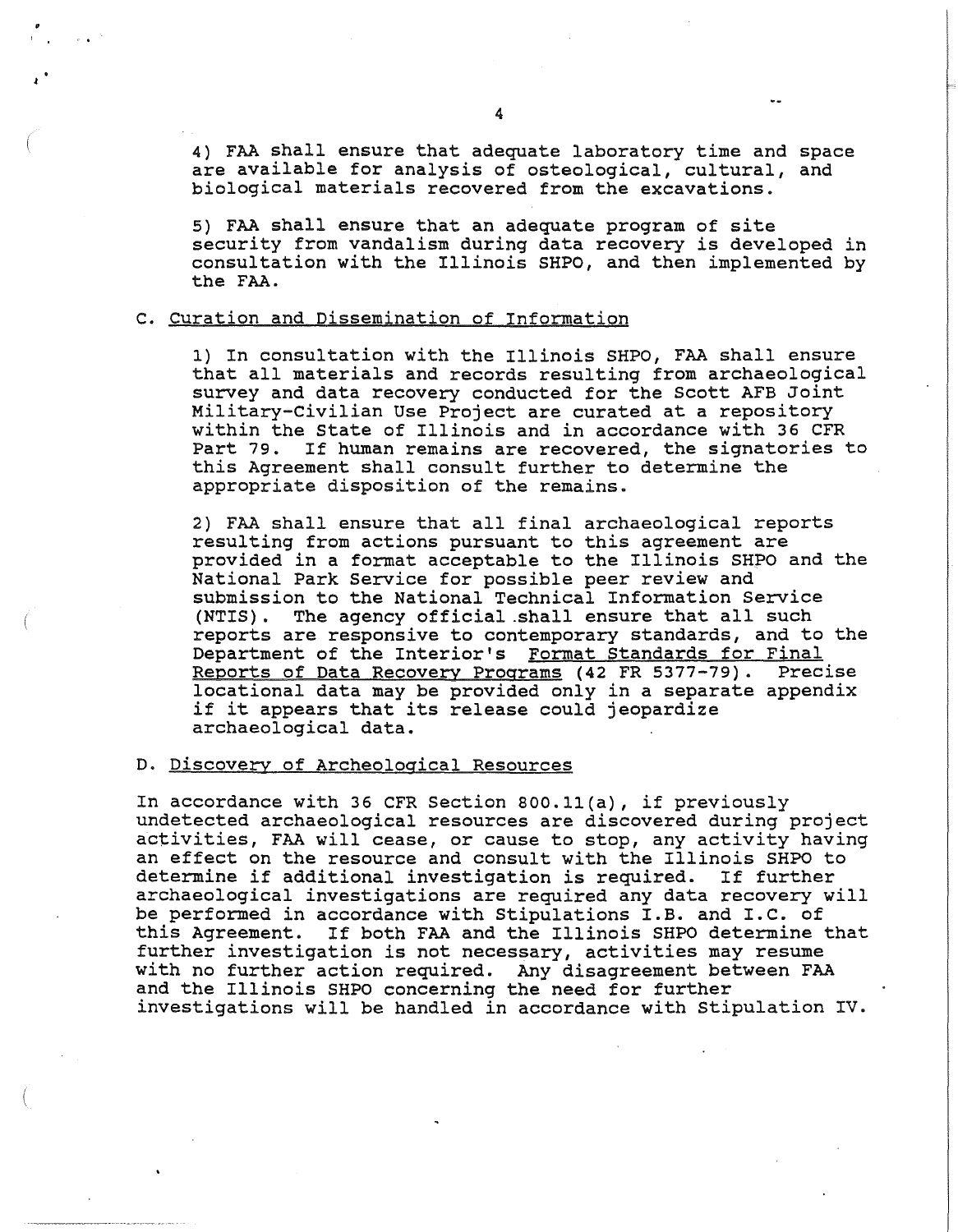## II. TREATMENT OF HISTORIC FARMHOUSES

# A. Evaluation of Farmhouses

J

, .

1. FAA will prepare additional documentation regarding the history and significance of the farmhouses located within the project area to assist the Illinois SHPO in evaluating whether any of the properties are eligible for listing on the National Register of Historic Places. This information will be provided to the Illinois SHPO prior to making any determinations regarding the removal of the properties.

2. If FAA and the Illinois SHPO do not agree on National Register eligibility, FAA shall request a formal determination of eligibility from the Keeper of the National Register, National Park Service, whose determination shall be final.

#### B. Historic Structures Reports

1. Should the Illinois SHPO determine that any of the properties are eligible for listing on the National Register of Historic Places, FAA will prepare a historic structures report for the properties which evaluates their structural integrity and the feasibility of relocating the properties to an alternate site.

2. FAA will forward a copy of the report(s) and its recommendations for the treatment of the properties to the Illinois SHPO for review and approval. If the Illinois SHPO disagrees with FAA's recommendations, FAA shall request the further comments of the Council in accordance with Stipulation IV.

## c. Marketing Plan

1. If FAA determines that any of the farmhouses determined eligible for the National Register can be relocated, FAA will consult with the Illinois SHPO to develop a marketing plan for the relocation and rehabilitation of the properties. The Illinois SHPO shall approve the marketing plan prior to its implementation by FAA. This plan will, at a minimum, inclue This plan will, at a minimum, include the following information:

a. photographs of the property, a parcel map and information on the property's historic significance;

b. information on the property's purchase price, if any; a faith estimate of the cost of properly moving the structure to another site; and, a statement regarding which party will be responsible for the various costs associated with the move;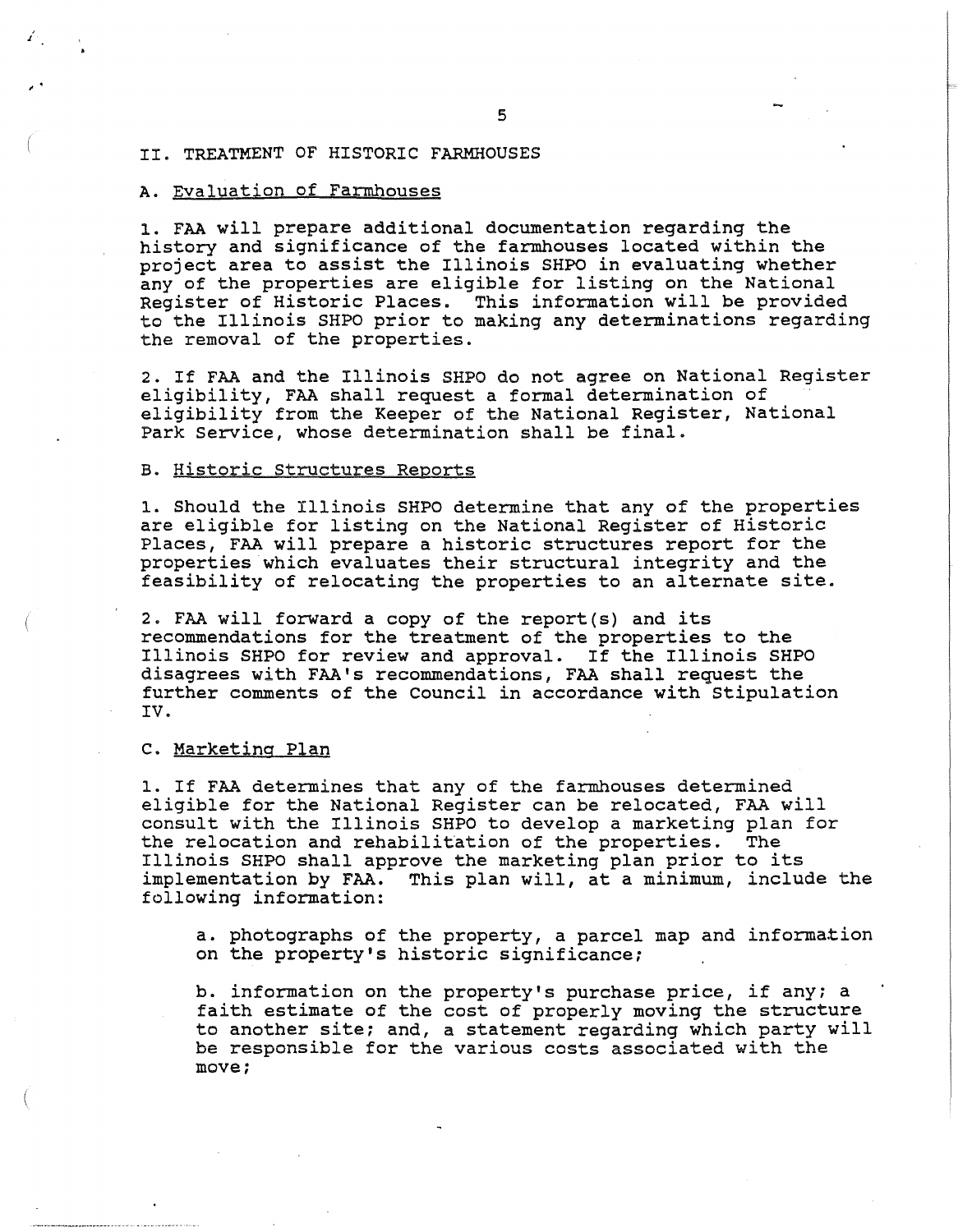c. information on the possible financial assistance,. including Federal tax benefits, for the rehabilitation of historic buildings;

d. notification that the recipient will be required to move the building in accordance with the recommended approaches to moving outlined in the Department of the Interior's Moving Historic Buildings, and utilizing the services of a professional mover who has the capability to move historic buildings properly;

e. notification that the recipient will be required to rehabilitate and maintain the property in accordance with the recommended approaches in The Secretary of the Interior's Standards for Rehabilitation and Guidelines for Rehabilitating Historic Buildings; and,

f. notification of the requirement to include a preservation covenant or easement in the transfer documents that will be recorded in the County's official property records.

2. Prior to the acceptance of any offer, FAA shall review all offers in consultation with the Illinois SHPO and shall identify a preferred offer. The Illinois SHPO shall be afforded 30 days to review and comment on the preferred offer, and, if appropriate, the new site proposed for relocation of the property.

3. If FAA receives no acceptable offers to the marketing plan, FAA may, after written notice to the Illinois SHPO and the Council, demolish the properties once they are recorded in accordance with Stipulation II.E.

## D. Interim Maintenance and Preservation

FAA shall ensure that all farmhouses eligible for listing in the National Register are maintained and protected against damage until a decision is made by FAA, and approved by the Illinois SHPO, regarding their treatment, and the recordation measures set forth in Stipulation are implemented.

# E. Recordation and Salvage

.. •

> 1. Prior to the relocation or demolition of any of the farmhouses determined eligible for listing on the National Register, FAA shall contact the Historic American Buildings Survey (HABS), National Park Service, Rocky Mountain Regional Office, P.O. Box 25287, Denver, Colorado 80225, to determine what level and kind of recordation is required for the property. Unless otherwise agreed to by the National Park Service, FAA shall ensure that all documentation is completed and accepted by HABS prior to the relocation or demolition of the properties, and copies of this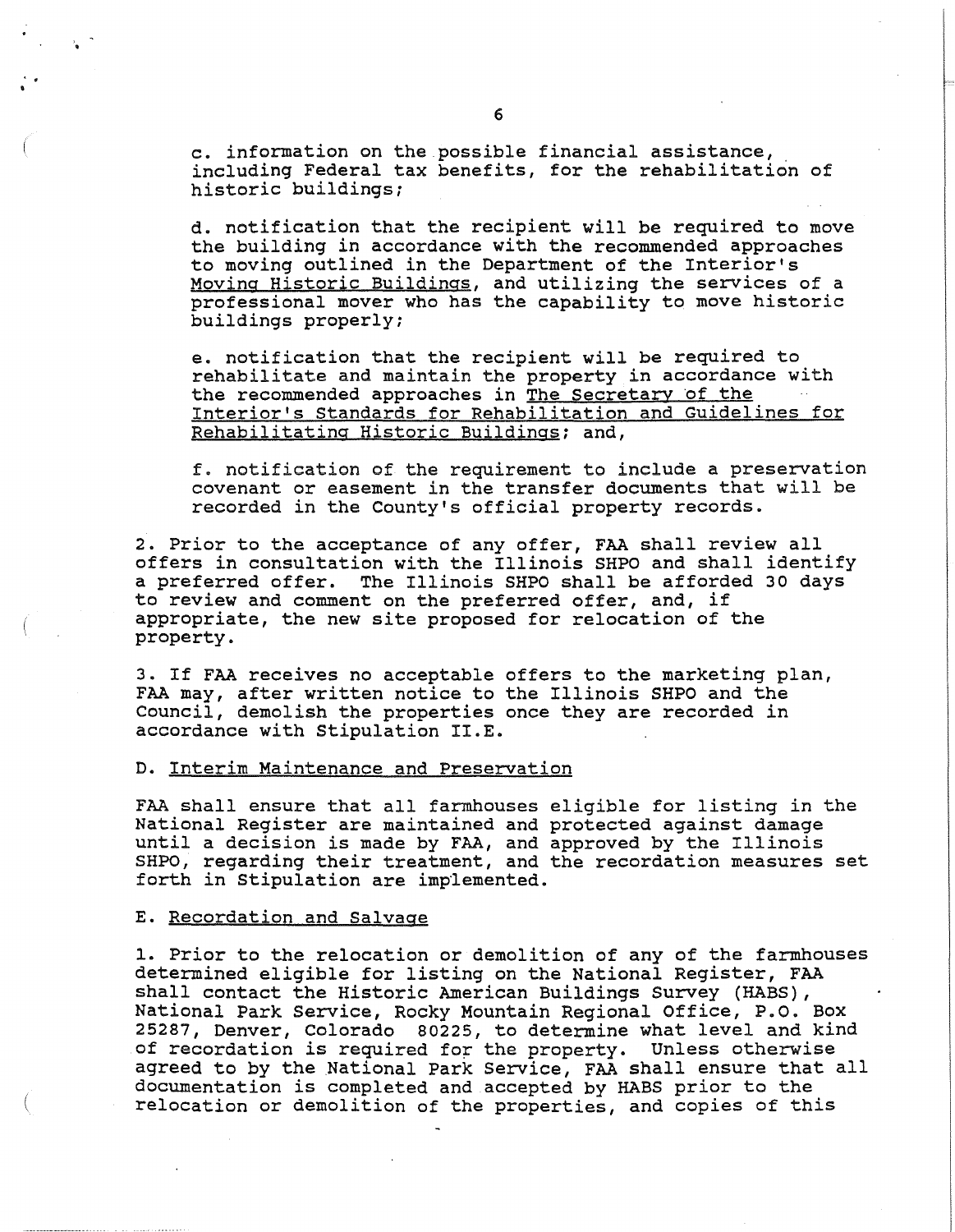documentation are made available to the Illinois SHPO and any appropriate local archives designated by the Illinois SHPO.

2. Prior to the demolition of any of the farmhouses determined eligible for the National Register, FAA shall consult with the Illinois SHPO to determine if the building contains architectural elements which could be salvaged for curation or reuse in new construction. If the Illinois SHPO identifies such elements. construction. If the Illinois SHPO identifies such elements, FAA will offer them to the Illinois SHPO or his designee. · FAA shall ensure that the selected items are removed in a manner that minimizes damages.

## III. SECTION 404 PERMIT APPLICATIONS

The ·U.S. Army Corps of Engineers (Corps) will condition all permits issued to St. Clair County with the requirement that the terms of the Programmatic Agreement must be met for all National Register eligible sites located within the wetland areas on the project site. FAA will ensure that St. Clair County obtains the necessary approvals from the Illinois SHPO for the treatment plans developed for sites within the wetlands and provide the Corps with an information copy.

#### IV. DISPUTE RESOLUTION

*(* .

FAA and the Illinois SHPO shall attempt to resolve any disagreement arising from implementation of this Agreement. If FAA determines that the disagreement cannot be resolved, FAA shall request the further comments of the Council in accordance with 36 CFR Part 800.6(b). Any Council comment provided in response will be taken into account by FAA in accordance with 36 CFR Part  $800.6(c)(2)$ , with reference only to the subject of the dispute. FAA's responsibility to carry out all other actions FAA's responsibility to carry out all other actions under the terms of this Agreement that are not the subjects of the dispute will remain unchanged.